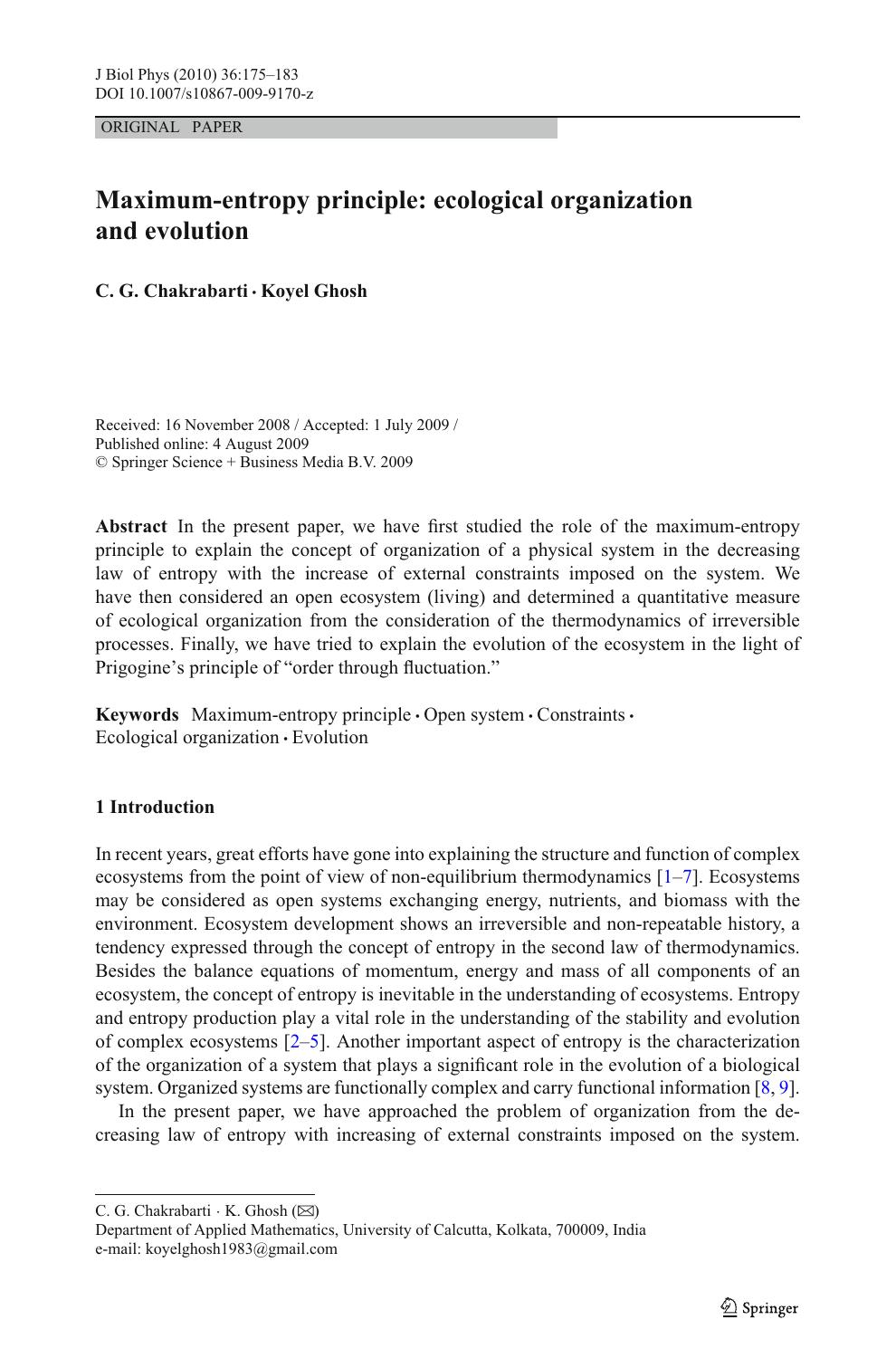<span id="page-1-0"></span>The decreasing law of entropy is a characteristic of an organized system. The extent of organization at any stage is quantified by the loss of entropy (or gain of information). The paper consists of two parts. In the first part, we have tried to make an entropic analysis of organization. The methodology is based on Jaynes's maximum entropy principle and its extension for a generalized form of external constraints imposed on the system. An information-theoretic approach to the study of organization and self-organization of a system on the basis of the maximum-entropy principle is first due to Jumarie [\[10,](#page-7-0) [11](#page-7-0)]. Jumarie's approach is mathematical and is without application. A general theory of organization in physical and biological systems based on maximum entropy principle was also developed by Majernik [\[12,](#page-7-0) [13](#page-7-0)]. In this article, we present a more physical approach with biological application. In the second part, we have considered an open ecosystem (living) and determined a quantitative measure of ecological organization on the basis of non-equilibrium thermodynamics. This measure plays a significant role in the study of stability and evolution of the ecosystem  $[4, 6]$  $[4, 6]$  $[4, 6]$  $[4, 6]$ . The evolution or self-organization of an ecosystem that corresponds to the decreasing law of entropy has been explained in the light of Prigogine's principle of "order through fluctuation" [\[14–17](#page-8-0)].

#### **2 Open system: constraints and variation of entropy**

We consider a system immersed in an environment. Let  $P = (p_1, p_2, ..., p_n)$  be the probability distribution of microstates of the system satisfying the normalization condition

$$
f_0: \sum_{i=1}^n p_i = 1.
$$
 (2.1)

The Boltzmann–Shannon entropy of the system with probability distribution  $P =$  $(p_1, p_2, \ldots, p_n)$  of the microstates is given by [\[1](#page-7-0), [18,](#page-8-0) [19\]](#page-8-0)

$$
H(P) = -k \sum_{i=1}^{n} p_i \ln p_i,
$$
 (2.2)

where  $k(> 0)$  is the Boltzmann constant used to measure the entropy in thermodynamic units.

Let us first consider a system isolated from the environment by an adiabatic wall. Let  $S_0$  be the entropy (thermodynamic) of the system in statistical equilibrium, and let it be equal to the maximum of the Boltzmann–Shannon entropy  $(2.2)$  subject to the normalization condition (or constraint  $f_0$ ) (2.1)

$$
S_0 = \text{Max}_{\{f_0\}} H(P) = \text{Max}\left\{H(P|f_0)\right\},\tag{2.3}
$$

where  $H(P|f_0)$  is the conditional entropy of P subject to the known constraint  $f_0$ .

Let an external constraint (or environmental influence or disturbance)  $f_1$  be imposed on the system in statistical equilibrium. The system then becomes open and changes take place within the system. The external constraint  $f_1$  may, for example, be the replacement of the adiabatic wall by a diathermal wall, thus turning the isolated system into a closed one.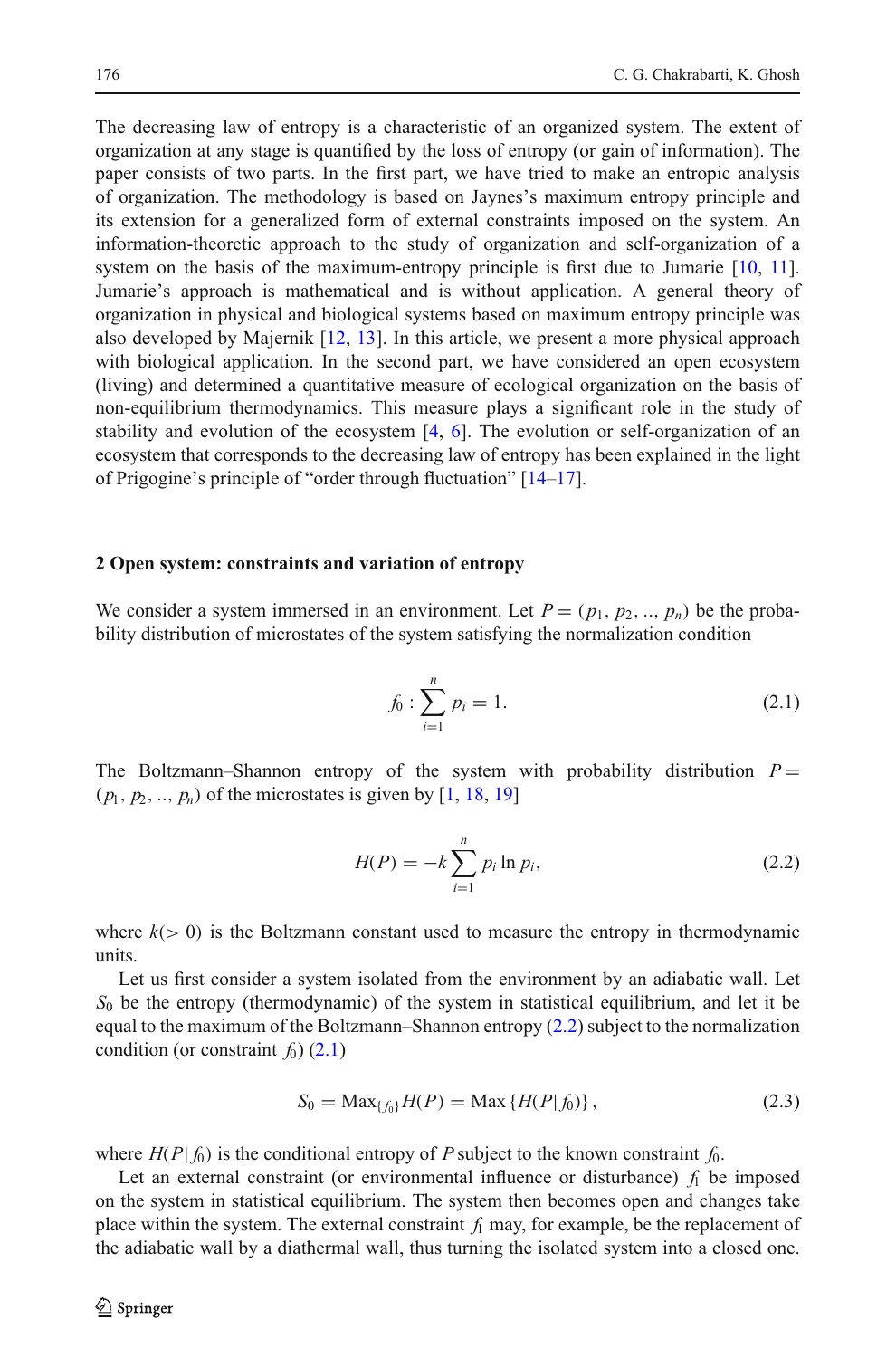<span id="page-2-0"></span>The constraint  $f_1$  can then be represented mathematically by the fixed value of the average energy:

$$
f_1: \sum_{i=1}^n p_i E_i = \overline{E} \text{ (fixed)},
$$

where  $E_i$  is the energy of the *i*th state. After some time, the system comes to the state of statistical equilibrium with the environment. Let  $S_1$  (say) be the thermodynamic entropy of the system in the new statistical equilibrium, and it is obtained by maximizing the Boltzmann–Shannon entropy [\(2.2\)](#page-1-0) subject to the constraints  $\{f_0, f_1\}$ , so that

$$
S_1 = \text{Max}_{\{f_0, f_1\}} H(P) = \text{Max}\{H(P|f_0, f_1)\}\tag{2.4}
$$

after proper thermodynamic identification of Lagrange's undetermined parameters. From [\[18](#page-8-0)],

$$
\{H(P|f_0)\} > \{H(P|f_0, f_1)\},\tag{2.5}
$$

and we have then the inequality

$$
S_0 > S_1 \tag{2.6}
$$

implying a decrease of the entropy with the imposition of a new external constraint  $f_1$  on the system. The inequality  $(2.6)$  is, however, not always true. For example, if the constraint *f*<sup>1</sup> consists of the withdrawal of a partition between two bodies forming an isolated system, it would result in the increase of entropy [\[15\]](#page-8-0). We can avert such a situation by the concept of an entropy-bath (or entrostat) environment whose entropy does not change significantly as a result of its interaction with (or influence on) the system [\[20\]](#page-8-0). This is analogous to the concept of a heat bath in statistical mechanics [\[21\]](#page-8-0). Let us make the concept of external constraint more clear. The constraint  $\{f_i\}$  may not necessarily be confined to the linear constraints of the type of fixed values of average energy and particles of a physicochemical system or limitation of resources for an ecological system. The external constraints may be of different types determined by boundary conditions. Then, extending the set of constraints { *fi*} and generalizing the maximum-entropy principle for generalized forms of constraints, we have the result  $[10, 11]$  $[10, 11]$  $[10, 11]$ :

If  $S_i$  is the entropy (thermodynamic) of the system subject to the constraints {  $f_0$ ,  $f_1$ , ...,  $f_i$ } imposed on the system, we have then the inequality

$$
S_i > S_{i+1}, \quad (i = 0, 1, 2...)
$$
\n
$$
(2.7)
$$

leading to the decreasing sequence of entropies of stationary states of the system

$$
S_0 > S_1 > S_2 > \dots \dots > S_i > \dots \dots \tag{2.8}
$$

The different entropies  $\{S_{\alpha}\}\$  correspond to the different degrees of openness of the system. The different degrees of openness of the system correspond to the different values (or strengths) of the external constraints or entrostat influence on the system. We can identify the different degrees of openness by the parameter  $\alpha$ , and each value of  $\alpha$  corresponds to a certain stationary state of entropy  $S_\alpha$ . The limiting value of the sequence (2.8) occupies the extreme position: (*a*)  $\alpha = 0$ , which is the stationary state of the completely isolated state (openness is zero) of the system and (*b*)  $\alpha = \alpha_{\text{max}}$ , which corresponds to the maximum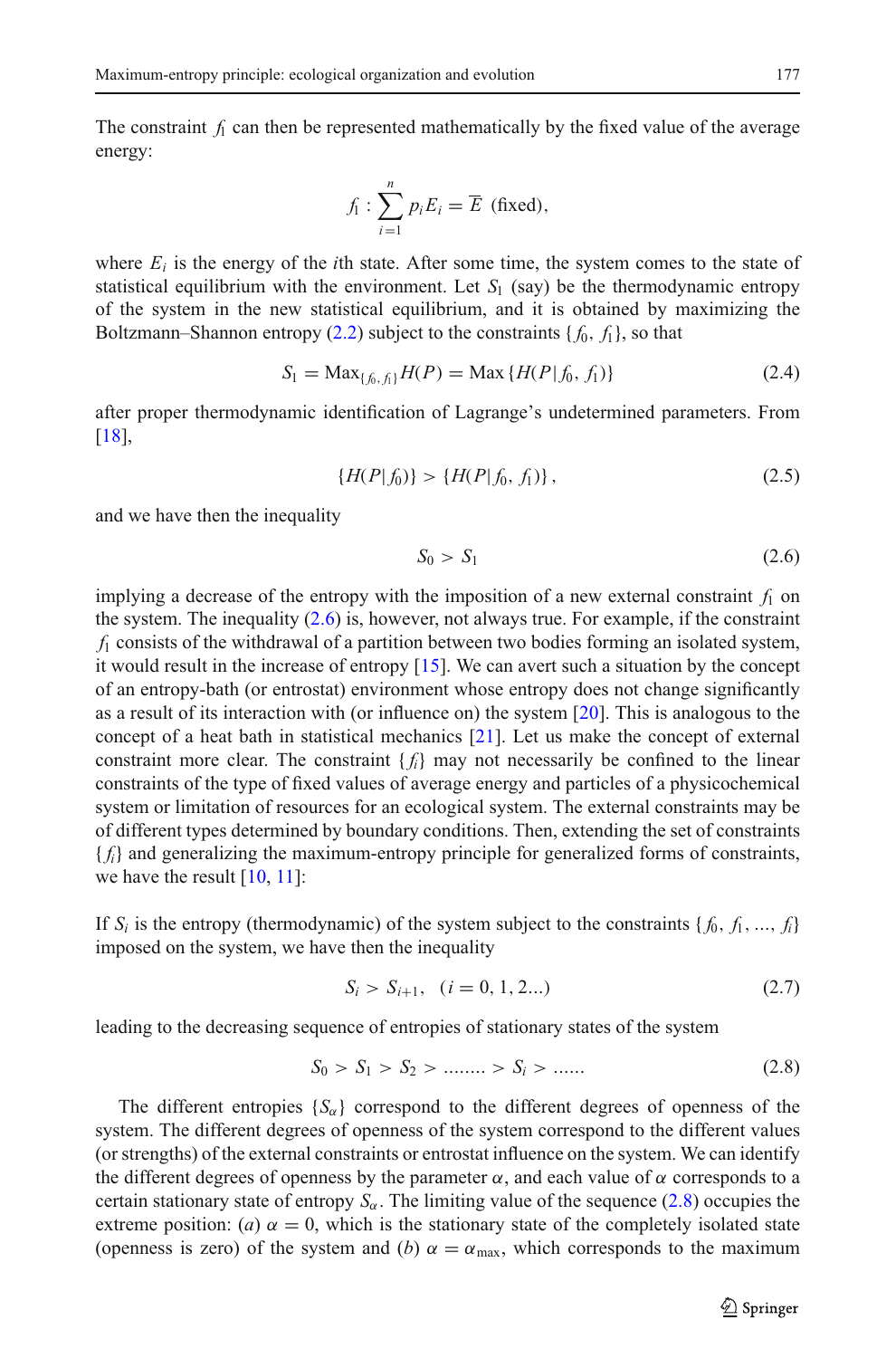(or total) openness of the system with  $S_{\alpha_{\text{max}}} = 0$ . The criteria of entropy change under the influence of external constraints can then be stated briefly as follows [\[20\]](#page-8-0):

- 1. To reduce the entropy  $S_i$  to  $S_{i+1}$ , it is necessary to increase the openness of the system from  $\alpha = i$  to  $\alpha = i + 1$  (i.e., to increase entrostat influence). To increase entropy in the system from  $\alpha = i + 1$  to  $\alpha = i$ , it is necessary to reduce the openness from  $\alpha = i + 1$ to  $\alpha = i$  (i.e., to reduce the entrostat influence).
- 2. If the entropy of a non-stationary state  $S > S_{\alpha}$ , then the process of entropy reduction prevails; if  $S < S_\alpha$ , the process of entropy increase prevails; if  $S = S_\alpha$ , the actions of reducing and increasing entropy will compensate each other and the system will become stationary. As emphasized by Prigogine, we thus see that, in a system out of equilibrium, the entropy may either increase or decrease depending on the strength of the external constraints [\[15\]](#page-8-0).

Let us now consider the quantity

$$
\delta S = S_{\alpha} - S \tag{2.9}
$$

as the change of entropy in transition from an initial non-stationary state to a stationary state of openness  $\alpha$ . It can be divided into two parts:

$$
\delta S = S_{\alpha} - S = (S_0 - S) + (S_{\alpha} - S_0). \tag{2.10}
$$

The first part  $(S_0 - S)$  is always positive and the second part  $(S_\alpha - S_0)$  is negative in view of the decreasing sequence of entropies [\(2.8\)](#page-2-0). If  $|(S_{\alpha} - S_0)| > (S_0 - S)$ , then  $S_{\alpha} < S$ , implying the process of entropy reduction or the process of organization prevailing in the system. On the contrary, if  $|(S_{\alpha} - S_0)| < (S_0 - S)$ , then  $S < S_{\alpha}$ , implying the process of entropy increase or the process of disorganization prevailing in the system. The second part  $(S_\alpha - S_0)$  thus plays a significant role in the characterization of entropy variation. It, depending on the strength of the external constraints or environmental influences imposed on the system, is like the negentropy (or free-energy) flow from the environment to the system. It regulates the organization or disorganization of the system. In the next section, we shall show that the process of entropy reduction or organization  $(S > S_{\alpha})$  prevails in an open ecosystem immersed in an environment. We shall also study the evolution of the open ecosystem from the increasing law of organization in line with Prigogine's principle of "order through fluctuation" consistent with the above characterization of entropy variation.

#### **3 Ecosystem: measure of organization and criteria of evolution**

In order to describe an ecosystem properly, we must specify two basic points: (1) we must specify the interaction between the components of the system and (2) we must specify the interaction between the system and the external world. Mathematically, the second law influences the evolution equations through the boundary conditions or the systematic constraints intervening explicitly within the rate equations describing the system. The ecosystem communicates with the external world through a separating surface  $\Sigma$ . In general, conditions prevailing in the external world are not identical with those inside the ecosystem. In particular, the number of individuals of species *i* per unit area or volume inside and outside are different. Similarly, energy per unit area or volume is different. These differences are felt by the system as constraints including a flow of matter and energy within  $\Sigma$ . The ecosystem is, thus, an open, non-equilibrium system [\[16\]](#page-8-0). A non-equilibrium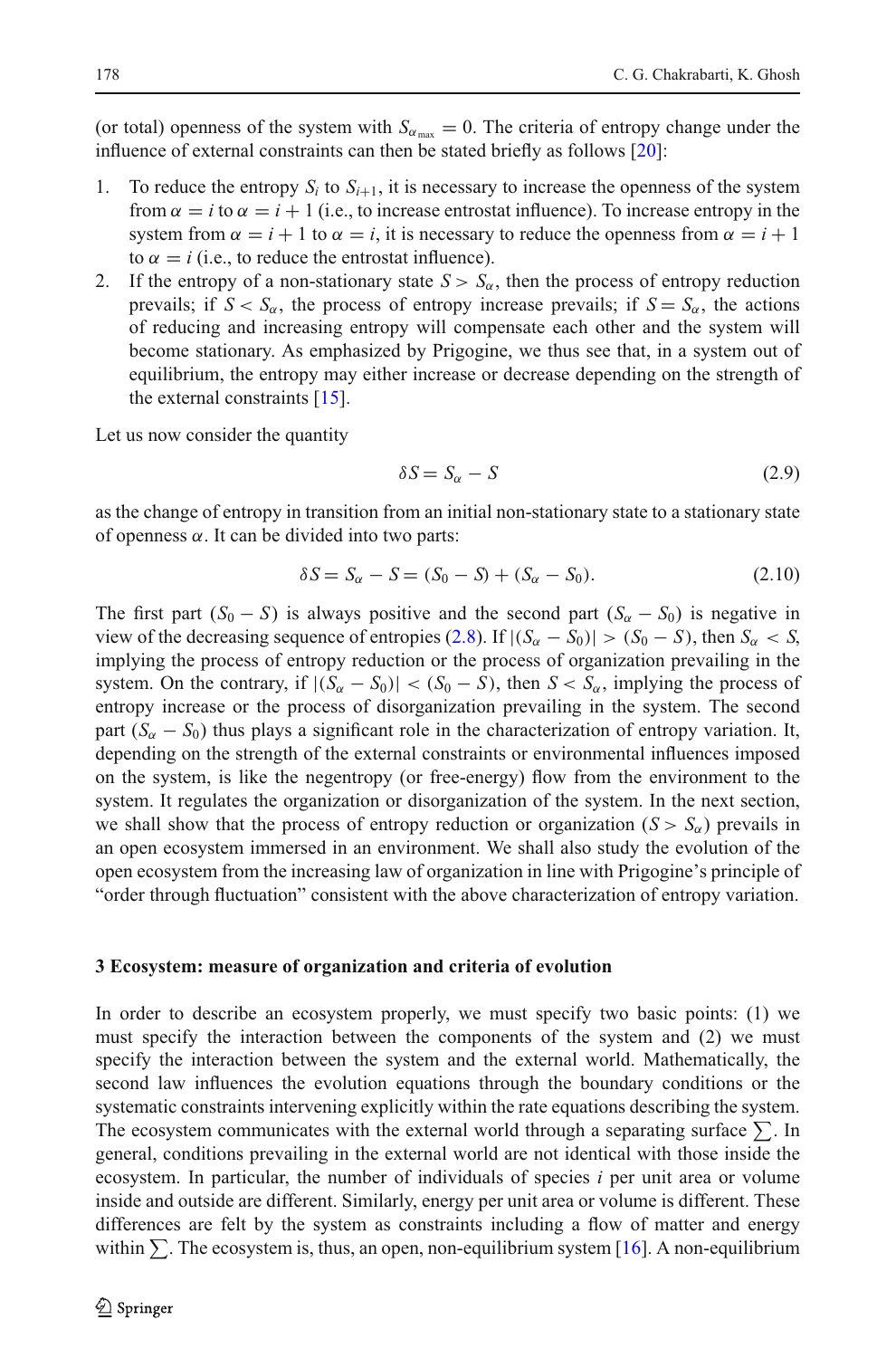<span id="page-4-0"></span>system as emphasized by Rosen [\[9\]](#page-7-0) is an organized system. Our problem is now to find out the measure of the extent of organization of the ecosystem.

We consider an ecosystem *A*, immersed in an environment  $A_0$ . The environment  $A_0$ is very large compared to the ecosystem and completely regulates the behavior of the ecosystem. As before, we assume the environment to be an entrostat or entropy bath. Let  $N_i$  ( $i = 1, 2, ..., n$ ) be the concentration of the *i*th substance (or species) and  $N_i^0$  ( $i =$  $1, 2, \ldots, n$ ) be that for the stationary equilibrium state of the ecosystem with the environment. Let  $\mu_i$  ( $i = 1, 2, ..., n$ ) be the chemical potential of the *i*th species or substance and  $\mu_{i0}(i = 1, 2, ..., n)$  be that for the equilibrium state of the ecosystem with the environment. We assume the ecosystem to be isothermic with the environment. We consider an ideal gas (or solution) model of the ecosystem [\[1\]](#page-7-0). The ecosystem dynamics can be considered as a movement in the potential field with chemical potential [\[1](#page-7-0), [4\]](#page-7-0)

$$
\mu_i = \mu_{i0} + RT \ln \frac{N_i}{N_i^0},
$$
\n(3.1)

where  $T$  is the common temperature of the ecosystem and the environment and  $R$  is the gas constant. The affinity (thermodynamic force) for the reaction (or transition) of the concentrations  $N = (N_1, N_2, ..., N_n)$  to the stationary equilibrium state  $N^0 = (N_1^0, N_2^0, ..., N_n^0)$  is given by  $[4, 7]$  $[4, 7]$  $[4, 7]$ 

$$
X_i = \mu_i - \mu_{i0} = RT \ln \frac{N_i}{N_i^0},
$$
\n(3.2)

and the corresponding rate (or thermodynamic flux) is given by

$$
J_i = \frac{dN_i}{dt}.\tag{3.3}
$$

Then, according to the thermodynamics of irreversible processes, the rate of change of entropy is given by [\[15\]](#page-8-0)

$$
\frac{dS}{dt} = \sum_{i=1}^{n} J_i X_i = RT \sum_{i=1}^{n} \frac{dN_i}{dt} \ln \frac{N_i}{N_i^0}.
$$
\n(3.4)

So the change of entropy of the open ecosystem in transition from some non-stationary state (current state) to the stationary state of thermodynamic equilibrium with the environment is given by

$$
S^{0} - S = RT \sum_{i=1}^{n} \int_{N_{i}}^{N_{i}^{0}} \ln \frac{N_{i}}{N_{i}^{0}} \frac{dN_{i}}{dt} dt
$$
  
= 
$$
-RT \sum_{i=1}^{n} \left[ N_{i} \ln \frac{N_{i}}{N_{i}^{0}} - (N_{i} - N_{i}^{0}) \right],
$$
(3.5)

which is a negative quantity, so that

$$
S^0 < S. \tag{3.6}
$$

We thus see a decrease of entropy of the ecosystem as result of free-energy consumption by the system from the environment. In the terminology of Section [2,](#page-1-0) the decrease of entropy is a result of external constraints (or entrostat influence or boundary conditions).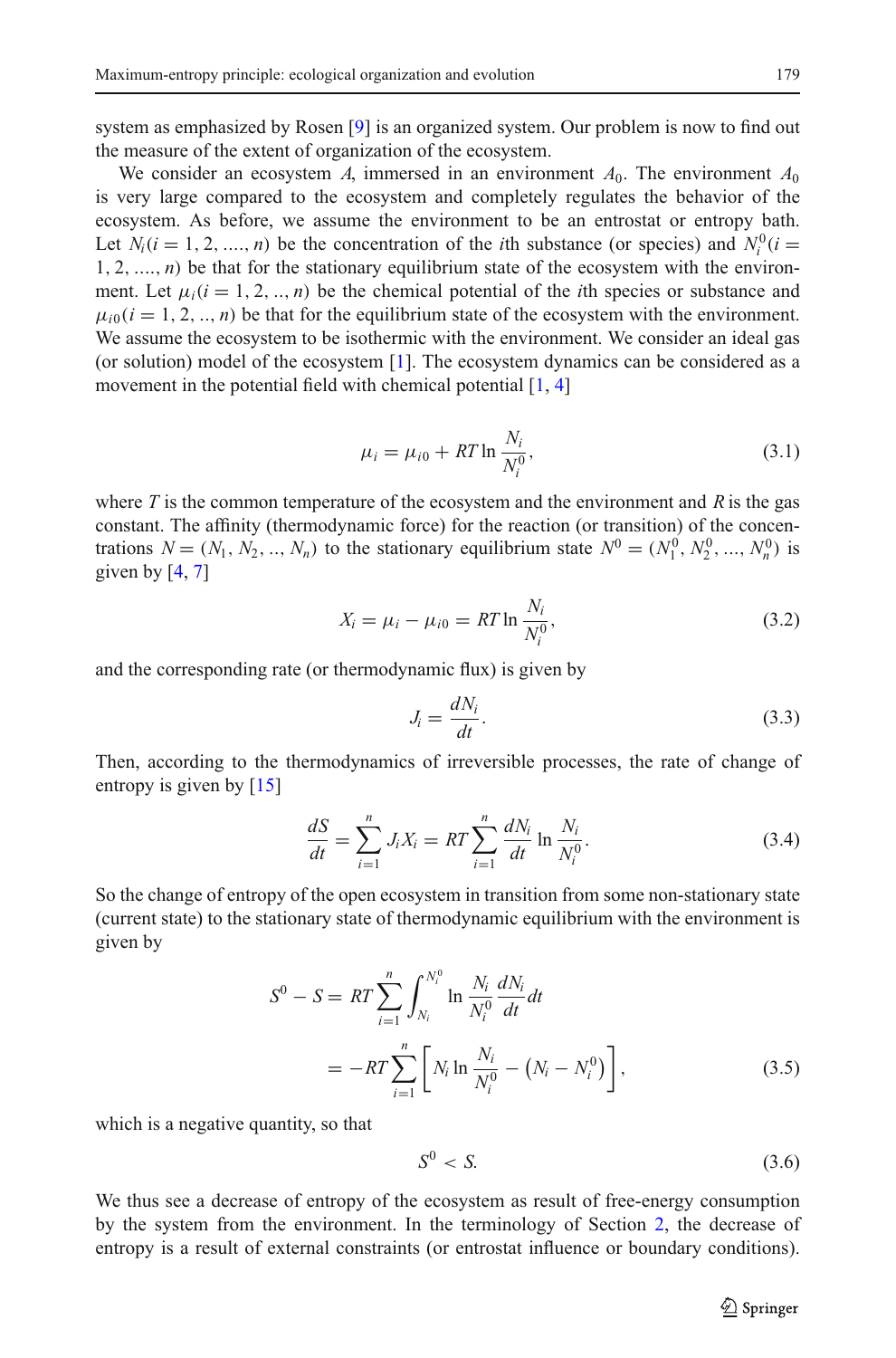The ecosystem, as we have said, is an open, non-equilibrium system  $[16]$  $[16]$ . Our problem is to find out the measure of the extent of organization of the ecosystem. The organization results from the external constraints or boundary conditions imposed on the system. We can define the extent of organization of a non-equilibrium state by the loss of entropy

$$
O = S - S^{0} = RT \sum_{i=1}^{n} \left[ N_{i} \ln \frac{N_{i}}{N_{i}^{0}} - (N_{i} - N_{i}^{0}) \right].
$$
 (3.7)

The system is self-organizing if [\[10,](#page-7-0) [11\]](#page-7-0)

$$
\frac{dO}{dt} > 0
$$

or

$$
\frac{d}{dt} \sum_{i=1}^{n} \left[ N_i \ln \frac{N_i}{N_i^0} - (N_i - N_i^0) \right] > 0,
$$
\n(3.8)

where we have omitted the positive factor *RT*.

Let us now try to explain the concept of self-organization or evolution from the point of view of Prigogine's principle of "order through fluctuation" [\[14\]](#page-8-0). For this, we investigate the behavior of a stationary state  $(N_1^0, N_2^0, \ldots, N_n^0)$  subject to external constraints (or environmental influences or disturbances). As a result of the disturbance, the stationary state  $(N_1^0, N_2^0, \ldots, N_n^0)$  is displaced to a neighboring non-stationary state  $(N_1, N_2, \ldots, N_n)$ such that

$$
N_i = N_i^0 + \delta N_i, \quad (i = 1, 2, ..., n),
$$
\n(3.9)

where  $\delta N_i$  ( $i = 1, 2, ..., n$ ) are the deviation or perturbation from the stationary values  $(N_1^0, N_2^0, \ldots, N_n^0)$ . These perturbations  $\delta N_i$  are a certain type of fluctuation (stochastic elements) as Prigogine emphasized to build a generalized thermodynamics, which includes a macroscopic theory of fluctuation.

Assuming  $\delta N_i$  ( $i = 1, 2, ..., n$ ) are very small, and neglecting higher powers of  $\delta N_i$ , we have

$$
O \simeq RT \sum_{i=1}^{n} \frac{(\delta N_i)^2}{N_i^0}.
$$
\n(3.10)

The expression  $(3.10)$  is positive definite and can be considered as a Liapunov function [\[4\]](#page-7-0). The criteria of stability of the stationary state  $(N_1^0, N_2^0, \ldots, N_n^0)$  are then given by

$$
\frac{d}{dt} \left[ \sum_{i=1}^{n} \frac{(\delta N_i)^2}{N_i^0} \right] < 0. \tag{3.11}
$$

If the stationary state  $(N_1^0, N_2^0, \ldots, N_n^0)$  is stable, the system will remain within the domain of attraction of the stationary state, and there can be no evolution of the system. If the external constraints are strong enough to drive the system sufficiently from the stationary state  $(N_1^0, N_2^0, \ldots, N_n^0)$ , it will give rise to an ordered state. In that state, we must have the criteria of instability of the stationary state, leading to the inequality

$$
\frac{d}{dt} \left[ \sum_{i=1}^{n} \frac{(\delta N_i)^2}{N_i^0} \right] \ge 0,
$$
\n(3.12)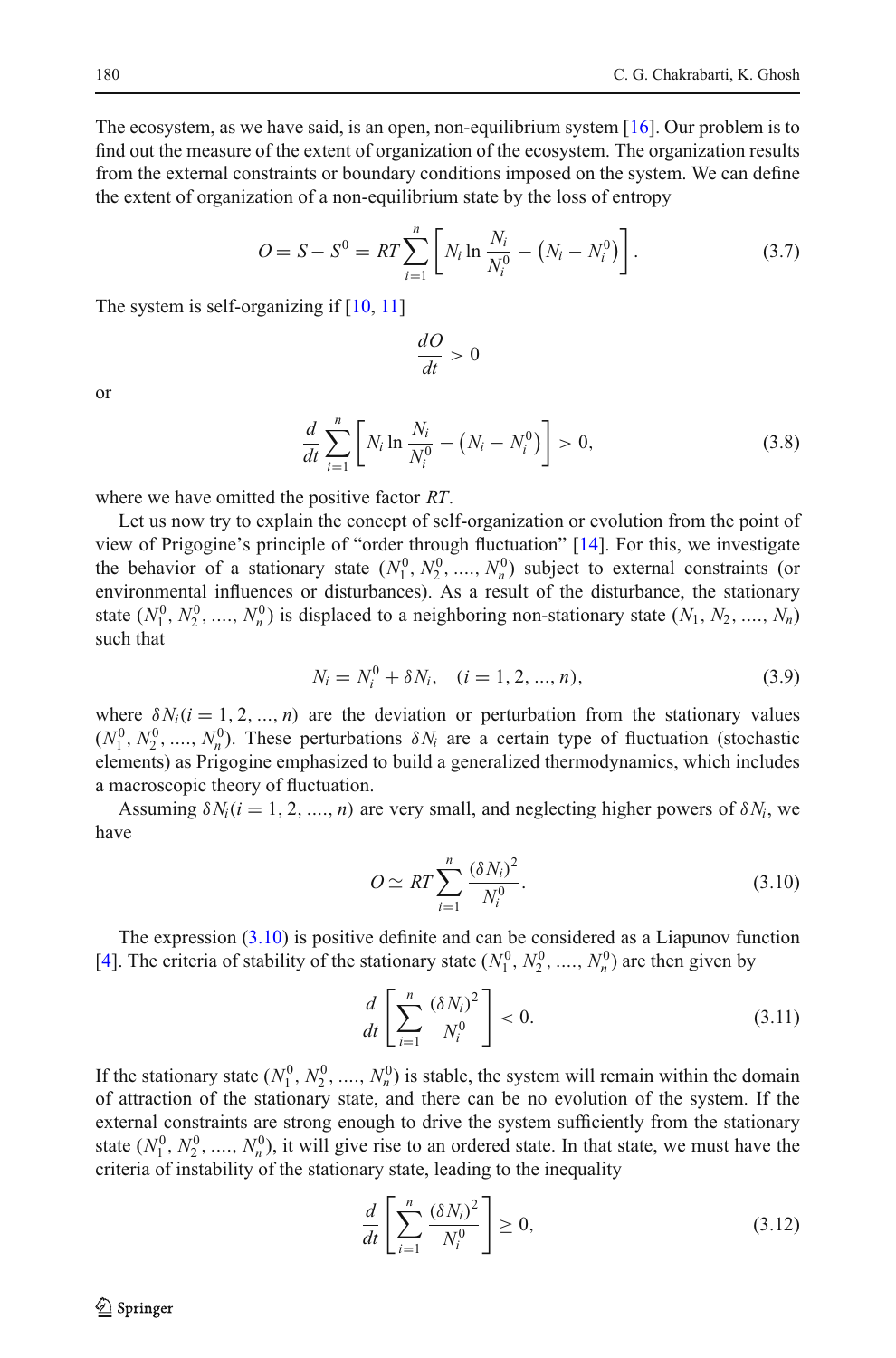principle of "order through fluctuation" [\[14–17\]](#page-8-0).

## **4 Conclusion**

The aim of this paper is to make an entropic analysis of organization in both physical and ecological systems. Some characteristic features of the methods and principles adopted and the results obtained are as follows:

- 1. The paper is based on the methods and principles of non-equilibrium thermodynamics and statistical mechanics. The maximum-entropy principle of statistical mechanics plays a significant role in the characterization of the decreasing law of entropy for an organized system. Thermodynamics of irreversible processes plays a dominant role in the characterization of ecological organization and evolution.
- 2. The entropy of the system decreases if a new external constraint is imposed on the system. This decreasing law of entropy with the increase of constraints is a characteristic property of an organized system. So a system would be organizing if there is a creation of constraints that cause the entropy to decrease. It would be selforganizing whenever there is self-creation of constraints. The origin of the constraints lies in some physical bounds on the environment of the system, such as the limitations of resources—food, nutrients, etc. [\[10\]](#page-7-0). In the special case of a multi-level hierarchical system, the lower level is subject to the constraints by the upper level, and one may assume that it is the upper-level sub-system itself that creates these constraints [\[10,](#page-7-0) [22](#page-8-0)].
- 3. The extent of organization of a non-equilibrium system at any state has been measured by the entropy loss  $(S - S^0)$  or by the gain of information from the equilibrium stage to the present stage. This leads to the identification of organization with information [\[8](#page-7-0), [23](#page-8-0)].
- 4. Openness of a system is the characteristic requirement for an organized system. The different entropies  $S_\alpha$  correspond to the different degrees of openness and, hence, to the different extents of organization.
- 5. The openness of a system and the decreasing law of entropy have been explained through the concept of an entropy bath or entrostat, which is a new approach to the study of self-organization in physical, biological, and social systems [\[21\]](#page-8-0). The reverse of the inequalities [\(2.8\)](#page-2-0) can be averted with the help of entropy bath.
- 6. In the context of ecology, the chemical potential  $\mu_k$  appearing in [\(3.2\)](#page-4-0) is known as the biological potential of the *k*th species [\[5](#page-7-0)]. Its expression, given by [\(3.2\)](#page-4-0), represents the distance of the system from thermodynamic equilibrium. It acts as a thermodynamic force driving the system from the equilibrium state  $[1, 2]$  $[1, 2]$  $[1, 2]$  $[1, 2]$ .
- 7. In the derivation of the expression of the extent of ecological organization, we have assumed an ideal gas solution or mixture model of the ecosystem. The ecosystem can be treated as an ideal solution within a certain approximation. The main difference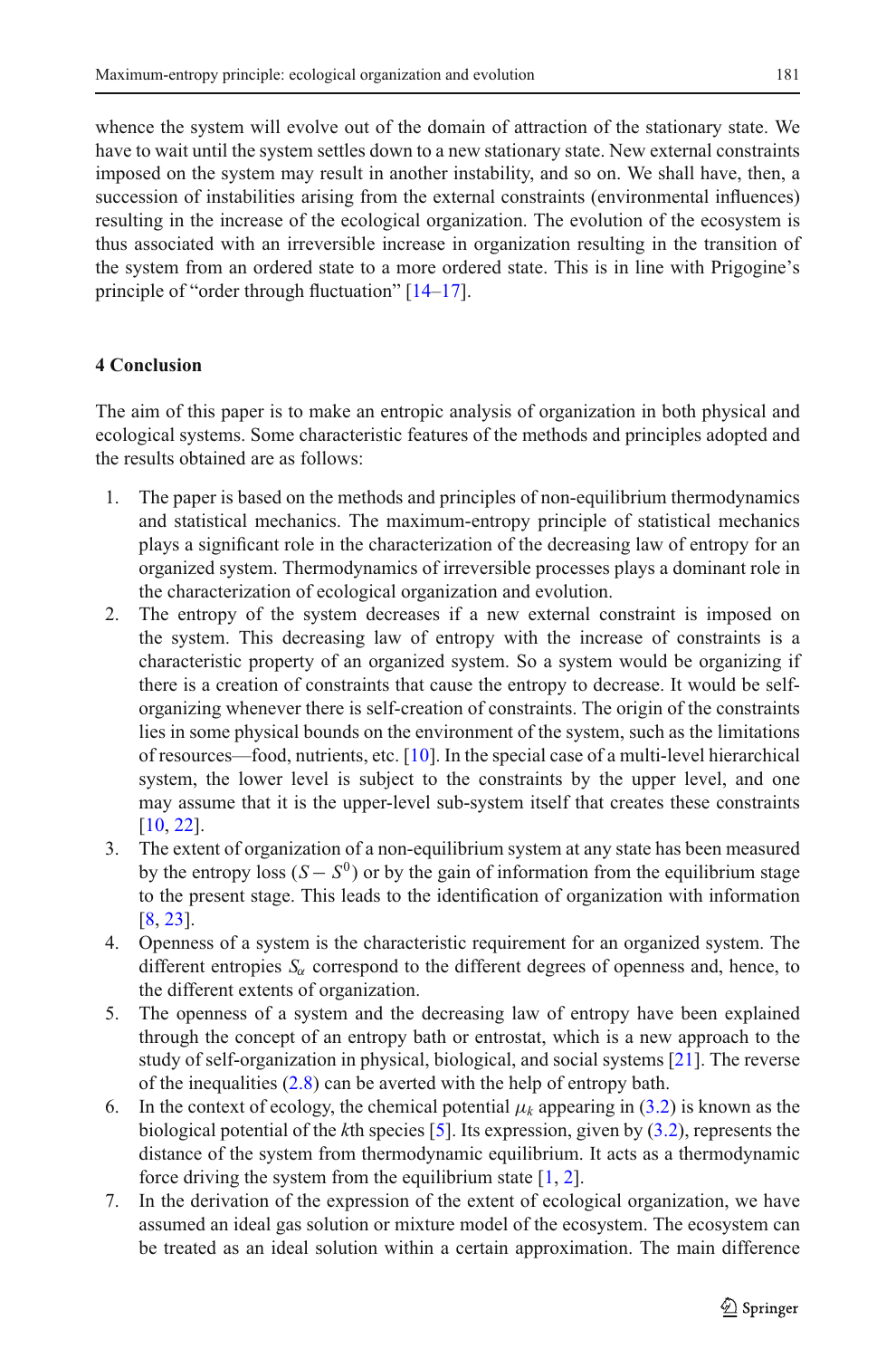<span id="page-7-0"></span>from the common physicochemical solutions is the wide distance of the ecosystem from the thermodynamic equilibrium expressed by the inequality  $\mu \gg kT$  [1].

- 8. Evolution has been discussed as a thermodynamic feature of the ecosystem. In biology or sociology, the idea of evolution is associated with an irreversible increase of organization, giving rise to the creation of more and more complex structures [\[14](#page-8-0)]. This is opposite to the thermodynamic evolution of isolated systems, which is directed to a continuous disorganization, which is the evolution to the most probable state, or maximum disorder. Nowadays, biologists realize that the second law applies to a system as a whole living system plus the environment, and this is perfectly compatible with entropy lowering in the organisms. This is the technique we have employed in our discussion of Section [2.](#page-1-0) In Section [2,](#page-1-0) we have represented the effect of environmental influences or external constraints by  $\{f_i\}$  and their extension for the application of the maximum-entropy principle.
- 9. The increasing law of ecological organization [\(2.8\)](#page-2-0) has been explained in the light of Prigogine's principle of "order through fluctuation" [\[14–17\]](#page-8-0). The deviations  $\delta N_i(i =$  $1, 2, \ldots, n$ ) are certain types of fluctuations as emphasized by Prigogine  $[14-17]$ , resulting from the external constraints imposed by the environment on the ecosystem. In the evolution process, the different levels of organization result from the succession of instabilities arising from the successive impositions of external constraints or influences of the environment on the system.
- 10. In conclusion, the paper is an attempt to relate ecological and physical systems in order to provide a common platform for the description of both theoretical physics and biology [\[24](#page-8-0), [25\]](#page-8-0).

**Acknowledgements** The authors wish to thank the learned referees whose valuable comments helped the better exposition of the paper. The work was done under a UPE Project of Calcutta University. The second author (K. Ghosh) wishes to thank UGC (India) for granting a fellowship under the scheme of RFSMS.

### **References**

- 1. Feistel, R., Ebeling, W.: Evolution of Complex Systems. Kluwer, Dordrecht (1989)
- 2. Chakrabarti, C.G., Ghosh, S., Bhadra, S.: Non-equilibrium thermodynamics of Lotka-Volterra ecosystems: stability and evolution. J. Biol. Phys. **21**, 273–284 (1995)
- 3. Mauersberger, P.: Entropy control of complex ecological processes. In: Patten, B., Jorgensen, S.E. (eds.) Complex Ecology. Prentice Hall, Englewood Cliffs (1995)
- 4. Svirezhev, Yu.M.: (a) Thermodynamic theory of stability (b) thermodynamics and ecology: far from thermodynamic equilibrium. In: Jorgensen, S.E. (ed.) Thermodynamics and ecological modelling. Lewis, New York (2001)
- 5. Michaelian, K.: Thermodynamic stability of ecosystems. J. Theor. Biol. **237**, 323–335 (2005)
- 6. Jorgensen, S.E.: Thermodynamic concept: exergy. In: Jorgensen, S.E. (ed.) Thermodynamics and ecological modelling. Lewis, New York (2002)
- 7. Jorgensen, S.E., Svirezhev, Yu.M.: Towards a thermodynamic theory for ecological systems. Macmillan, London (2004)
- 8. Jorgensen, S.E.: Integration of ecological theories: a pattern. Kluwer, Dordrecht (1997)
- 9. Rosen, R.: Life Itself. Colombia University Press, New York (1991)
- 10. Jumarie, G.: Maximum Entropy, Information Without Probability and Complex Fractals. Kluwer, Dordrecht (2000)
- 11. Jumarie, G.: Self-organization via creation of the constraints: an information-theoretic approach. Kybernetes **24**, 35 (1995)
- 12. Majernik, V.: Elementary Theory of Organization. Palacky University Press, Olomouc (2001)
- 13. Majernik, V.: The concept of organization in statistical and biological physics. In: Datta, B., Dutta, M. (eds.) Recent Advances in Statistical Physics. World Scientific, Singapore (1987)